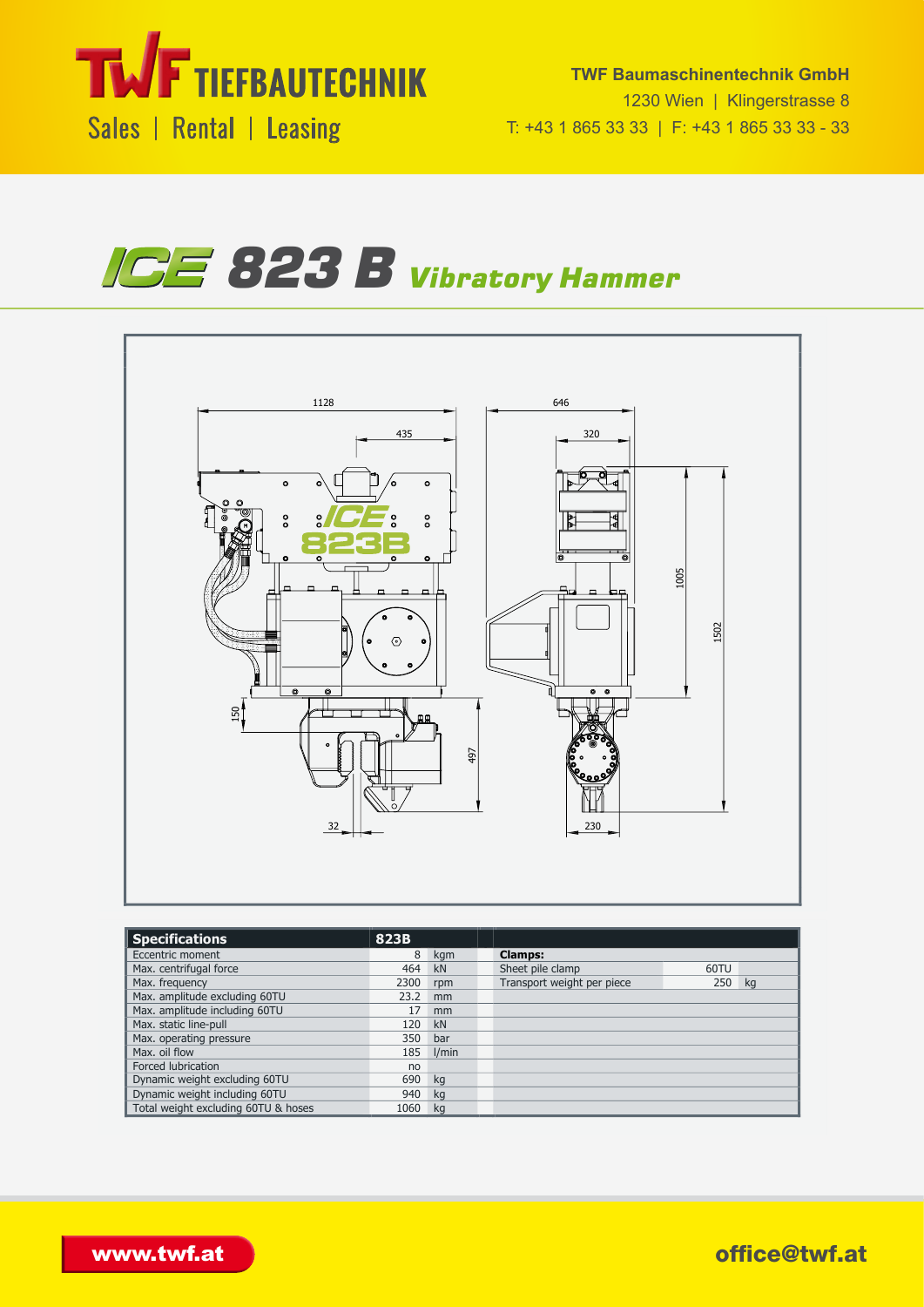

## *200 RF Hydraulic Power Pack*  $\blacksquare$ UINGI FUUN SPEC SHEET  $ZUU$  is if Hydrauli



*823 B 12 RF* Specifications: 200RF0005 200RF0006

| <b>SPECIFICATIONS:</b> | <b>200RF0005</b> | <b>200RF0006</b> |             |
|------------------------|------------------|------------------|-------------|
| Diesel engine          | Caterpillar C6.6 | Caterpillar C6.6 |             |
|                        | <b>ATAAC</b>     | <b>ATAAC</b>     |             |
| Max. theoretical power | 168/225          | 168/228          | kW/HP (DIN) |
| Max. Frequency         | 2100             | 2100             | rpm         |
| Max. Working pressure  | 350              | 350              | bar         |
| Hydraulic pump         | Bosch-Rexroth    | Parker PVplus140 |             |
|                        | A11VLO130        |                  |             |
| Max oil flow           | 275              | 295              | I/min       |
| Diesel oil             | 310              | 350              |             |
| Hydraulic oil          | 550              | 550              |             |
| Weight $(\pm)$         | 3750             | 3750             | kq          |
|                        |                  |                  |             |